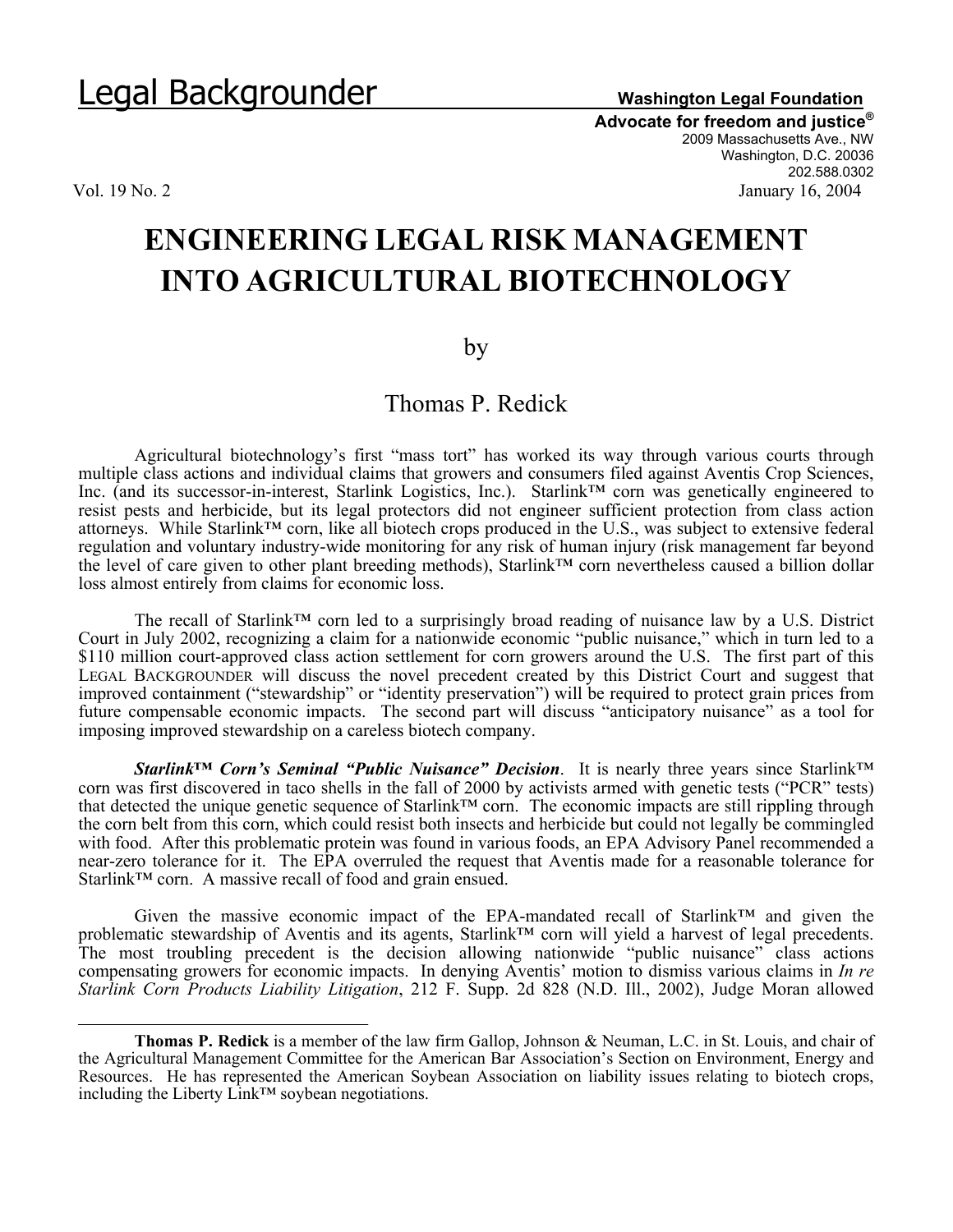plaintiffs to allege that Starlink™ corn could be a nationwide "public nuisance." While public nuisances are usually subject to *injunctions* to stop the harm, each of these individual class action plaintiffs was paid *compensatory damages* for alleged nationwide impacts to corn prices. Within months of this ruling, the plaintiffs (nearly all corn growers nationwide) settled for up to \$110 million, with notice given to thousands of corn growers who lost money due to depressed corn prices.

 This seminal "public nuisance" precedent could define the future marketplace for *all* crops produced using recombinant DNA ("biotech crops") that lack regulatory approval in any significant marketplace, including biotech crops lacking approval in overseas markets (which may impose unreasonably low tolerances for varieties of biotech crops lacking regulatory approval). In an age when readily foreseeable economic loss could increasingly be caused by overseas trade barriers to unapproved biotech crops,<sup>1</sup> the *Starlink* precedent could exert a profound chill on innovation in agricultural biotechnology. Class actions seeking compensatory damages for economic loss could become common place. The EPA's near-zero tolerance stance in the Starlink™ corn recall, combined with the *Starlink* decision allowing nationwide "public nuisance" class actions, could break fertile new ground for future nuisance lawsuits.

Before the *Starlink* decision, lawyers representing biotech industry clients contended that this "public nuisance" claim was unprecedented, since it sought compensation for interference with corn markets. Starlink<sup>™</sup> corn, like other "unapproved-overseas" varieties of biotech corn<sup>2</sup> lacked regulatory approval in major export markets ("unapproved-overseas" varieties of biotech crops). If "unapproved overseas" biotech crops commingle through negligent stewardship, they may cause economic loss that is compensable in the post-Starlink™ era. Recognizing a claim for public nuisance in the case of Starlink™ could readily lead to public nuisance claims against biotech crops lacking regulatory approval overseas. In both cases, the commingling of the biotech crop causes economic loss after careless handling leads to foreseeable, readily prevented commingling with crops bound for export markets.

After the *Starlink* decision, Sheila Birnbaum, the attorney defending Aventis, correctly identified these compensatory "public nuisance" claims as being based upon "very novel tort theories." Andrew Harris, *Danger Uncertain, But Suits Multiply,* NAT'L LAW J., Sept. 9, 2002. The court treated channels of grain commerce as if commingling grain had blocked a public thoroughfare. Since grain flowed from various tributaries (farms, elevators, etc.) and grain shipments were blocked at overseas ports due to commingling of Starlink™ corn, like a river of grain that is blocked by a negligent act, the court apparently saw ample room in vague nuisance precedent to apply public nuisance law to this commingling incident.

Starlink<sup>™</sup> corn's legal impact may be fleeting – this precedent arose from a motion to dismiss public nuisance claims. This motion was denied by a federal district court in a case that settled shortly thereafter. No appeal was taken to establish this as precedent at the level of a federal Circuit Court of Appeals, so it remains merely persuasive, not dispositive, District Court precedent.

Fortunately, however, *Starlink*'s legal precedent in public nuisance provides responsible biotech companies and growers associations with a solid legal foundation for insisting upon strict identity preservation for varieties lacking overseas approval. For the next few years, agricultural biotechnology companies will have to perfect the uncertain art of containing unapproved biotech crops in closed-loop production systems. For the biotech industry to play its inevitable, necessary role in agricultural production (including production of industrial or pharmaceutical compounds), the threat posed by class actions seeking compensation for economic impacts must be neutralized. If U.S. agricultural biotechnology industry can contain each problematic "unapproved" variety, it will prevent the recurrence of this troublesome legal novelty. If class action settlements for other biotech crops begin to be reported, however, investors will flee life sciences companies.

<sup>&</sup>lt;sup>1</sup>In addition to the European Union, which has held U.S. corn since 1997 due to commingling of certain unapproved biotech varieties, there is a new international treaty, the Cartagena Protocol on Biosafety, which could raise new trade barriers as nations struggle to comply with its terms, and grain exporters take steps to avoid having ships turned away due to the presence of traces of unapproved biotech crops. See, Convention on Biological Diversity Website, text of Cartagena Protocol on Biosafety, http://www.biodiv.org/biosafety/protocol.asp.

<sup>2</sup> For purposes of this paper, an "unapproved" variety of biotech crop will refer to one that lacks approval to be imported as grain (not necessarily planted as seed, but solely for processed food or feed) into any major overseas markets, (e.g., Europe, Japan, etc.).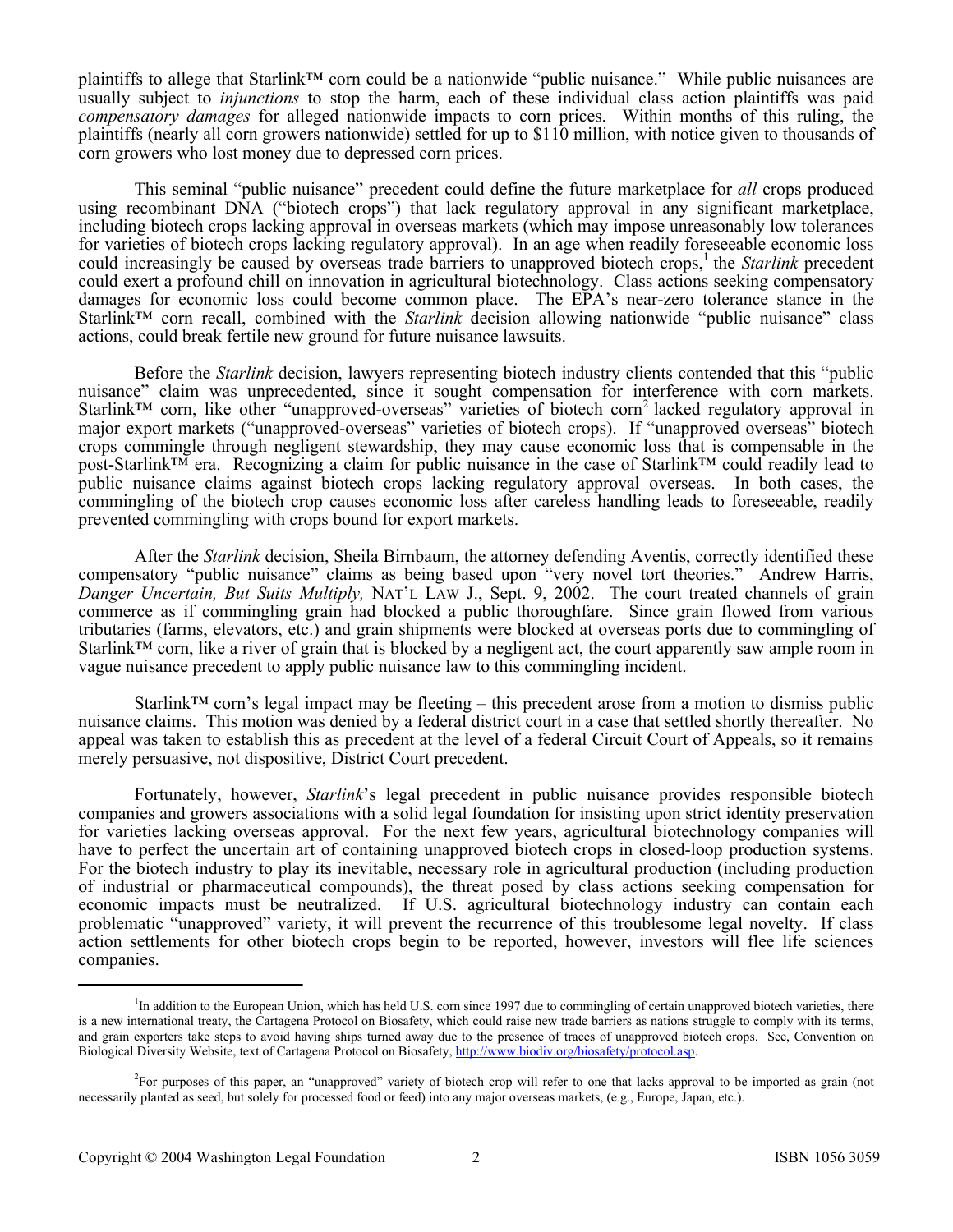*The Liberty Link Soybean – Stopping the \$10 Billion Debacle.*While the *Starlink* decision is a novel extension of nuisance doctrine, this extension was not entirely unpredictable. For years, creative plaintiffs' attorneys have been bringing public nuisance actions against guns, lead paint and other products. Aventis was specifically warned, in 1998, of the threat that nuisance law posed. The American Soybean Association (ASA), representatives of American soybean growers (growers who have rapidly adopted biotech crops) told Aventis of the potential for nuisance law to expand to capture the economically cataclysmic commingling of varieties of biotech crops that lack approval for export to the European Union. Since unapproved-in-EU soybeans cannot commingle without causing massive disruptions in grain shipments to major export markets, logic dictated that a compensable economic "nuisance" could result. To avoid an economic cataclysm, ASA persuaded Aventis to refrain from marketing Starlink™'s sister seed, Liberty Link™ Soybean, and Aventis avoided creating an economic public nuisance. After months of negotiations, Aventis abandoned its plans to commercialize the soybean; even today it still awaits approval by the EU. Aventis did so despite having secured full "food and feed" approval in the U.S. and having invested significant resources.<sup>3</sup>

As a result of this joint effort by Aventis and ASA in 1998, U.S. soybean exports were spared the broad ban that stopped U.S. corn exports to the E.U. from 1997 to the present. In contrast to soybeans, the U.S. corn industry only exports about 20% of the U.S. crop, and it only sustained approximately \$200 million per year in lost exports. In contrast, the export market for soybeans is over 50% of its soybean harvest. U.S. soybean exports to the E.U. are ten times the size of corn, with several billion dollars of soybeans shipped annually to Europe alone. Given the subsequent decision in *Starlink*, ASA arguably helped Aventis avoid as much as \$10 billion in potential liability for nuisance class actions.

ASA used an updated approach to contain the 1999 launch of the high-oleic soybean sold by Dupont, which was grown under careful containment with the assistance of ASA (in defining the necessary level of care, and persuading the EU authorities that this level of care was adequate). ASA used the threat of a "friendly" public nuisance action, informing Dupont that soybean growers were prepared to enjoin a cataclysm in soybean export markets. In estimating nuisance liability risks for Aventis and Dupont, however, ASA actually underestimated the scope of the *Starlink* case's application of nuisance law. The *Starlink* decision by Judge Moran extended nuisance law to cover grain that was never actually commingled with Starlink™ (i.e., growers far removed from the actual commingling of Starlink™ still suffered compensable economic loss). The court allowed a nationwide class to recover for impacts to grain prices, which was truly a novel and unpredicted event in the history of laws regulating agricultural biotechnology.

In contrast to "private" nuisance law, which would require physical interference with an individual grower's property, the "public" nuisance claim in *In re Starlink* did not limit relief to growers directly affected by pollen drift or post-harvest commingling of Starlink™ corn. These growers alleged that they had sustained "special harm" distinguishing them from the public at large (just as fishermen sometimes lose their livelihood from pollution to a river that kills the fish that they would have caught). Given its expansive view of recoverable "special harm" in a public nuisance action, the *Starlink* decision may hand this public nuisance power, which is usually wielded by state attorneys general, to class action counsel representing a few named plaintiffs on behalf of thousands of U.S. citizens. As a result, given subsequent events arising from the Starlink™ recall, ASA's cautious approach has been validated by the *Starlink* decision. The ASA's stewardship plan could be used to prevent another massive (e.g., over \$100 million) class action settlement.

*Anticipatory Nuisance and Stewardship Standards***.** To protect the entire chain of export commerce from future economic debacles like the one Starlink™ corn caused in export markets, the chain of commerce in U.S. export grain commodities — growers, grain shippers, agribusiness, etc. — may need to invoke the little-used doctrine of "anticipatory" public nuisance against substantial threats to export markets. Given ASA's track record of successful negotiations without litigation, it is clear that an informed and credible threat

<sup>&</sup>lt;sup>3</sup>The CEO of ASA, Steven Censky, outlined ASA's approach at the 1999 Biotechnology Roundtable on "Liability and Labeling" hosted by the American Bar Association's Committee on Agricultural Management for its Section on Environment, Energy and Resources. *See* Stephen Censky, *Improving Communication from Seed Production through Retail,* Summary at http://www.cast-science.org/cast/biotech/0002abab.htm. Monsanto provided a road-map at the same meeting for continuous improvement in stewardship. Counsel for Aventis was also in attendance. Neutral legal forums, such as the American Bar Association's Committee on Agricultural Management, can provide a resource for creating risk management tools to protect the entire agricultural biotechnology industry, and the chain of commerce that it serves, from the mistakes of any link in the chain of "identity-preserved" commerce.